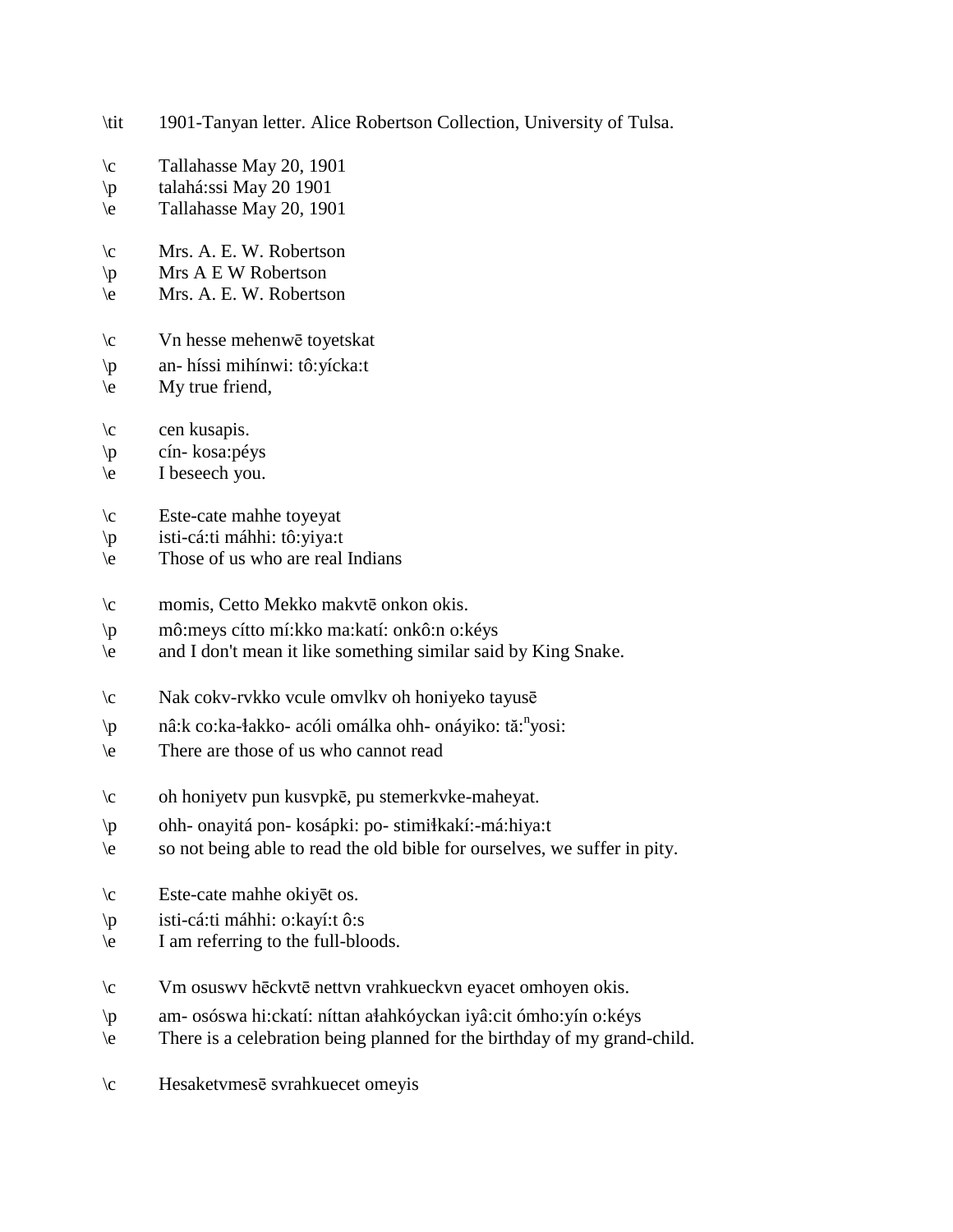- \p hisa:kitamisí: sa!ahkôycit o:miyêys
- \e We are also going to honor God
- \c estucen svrahkuecet omvraneya?
- $\pi$  istocín sałahkôycit ó:mała:níya?
- \e but shall we only specify the child's part?
- $\operatorname{km}$  oniyvs.
- \p a:m- onayás
- \e Advise me.
- \c Estuce sem vhokkolvn en hecketv nettvn vrahkuehocen omat
- \p istocí sim- ahokkó:lan in- hickitá níttan a!ahkóyho:cín o:mâ:t
- \e In the celebration of a child's second birthday,
- \c estomēcēt omhoyēt omētē?
- \p istomí:ci:t ómho:yí:t ô:mi:ti:?
- \e are there any certain things to be done?
- \c Heyv sem vculicē tat tv?
- \p hiyá sim- acoléyci: -ta:t -ta
- \e What about an older child?
- \c Heyv momēceyat
- \p hiyá momi:ciyâ:t
- \e This is the way we are planning to do it.
- \c uewv mahhe kvsvmlusē tvklike omēn pun hessvlke pun tat es hompicēpet omeyvrēs.
- \p óywa máhhi: kasámlosi: takléyki ó:mi:n pon- hissâlki pon- tâ:t is- hompéyci:pí:t omíyáłi:s[?]
- \e We will serve drinks and cake to all of our friends.
- \c Este-cate heyv nak momēcē sasvcukēt os.
- \p isti-cá:ti hiyá nâ:k momi:cí: sâ:sacóki:t ô:s
- \e It is known that some Indians already do these things.
- \c Uewv este ekv nokkicen
- \p óywa ísti iká nókkeycín
- \e Not wanting to cause headaches,

| $\setminus c$ | my onkon Presbyterian Church este herake sehokat mometakat omen ometyn kerretyn |  |  |  |
|---------------|---------------------------------------------------------------------------------|--|--|--|
|               | orosen ciyaces.                                                                 |  |  |  |